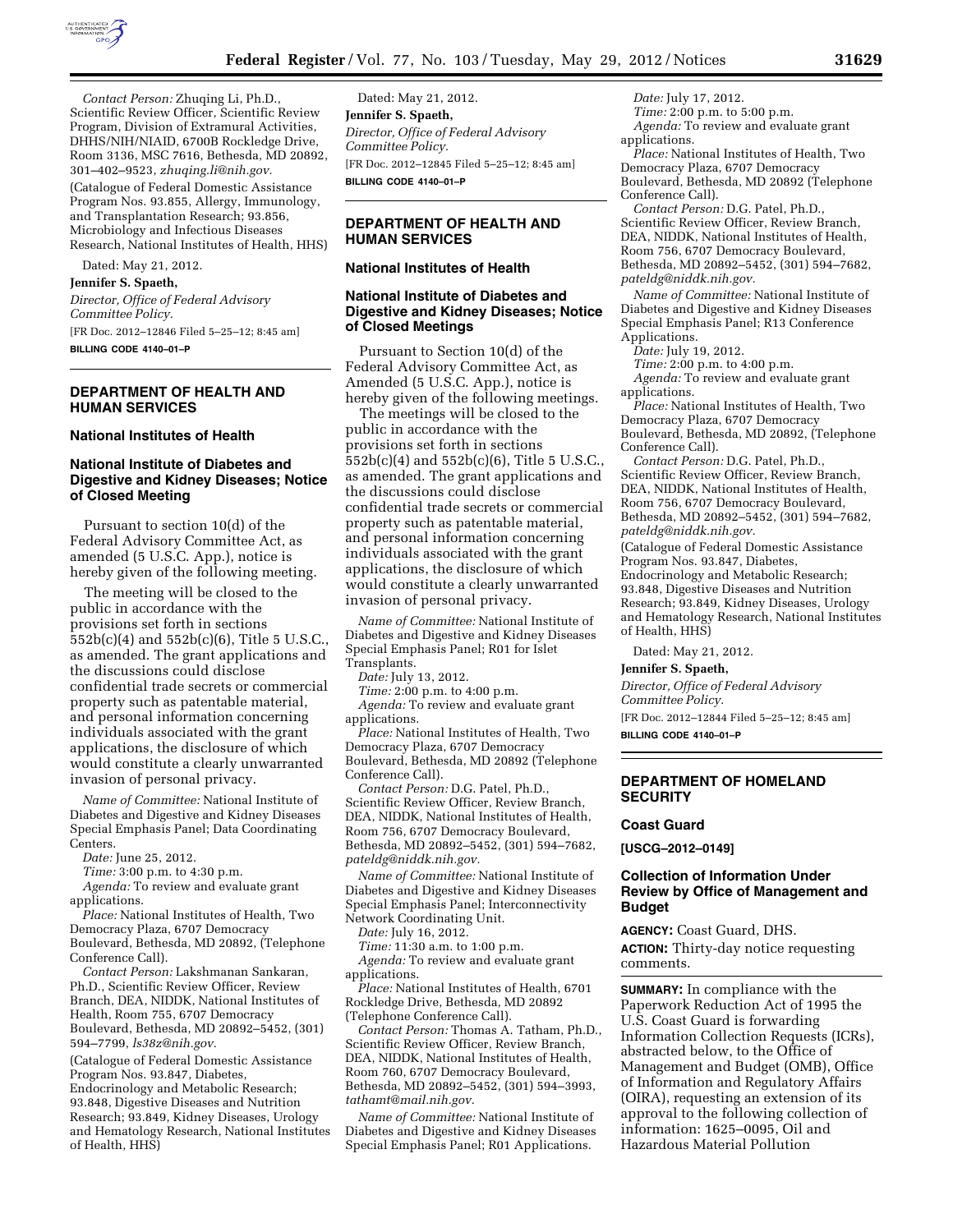Prevention and Safety Records, Equivalents/Alternatives and Exemptions. Additionally, the U.S. Coast Guard requests approval of a revision to the following collections of information: 1625–0099, Requirements for the Use of Liquefied Petroleum Gas and Compressed Natural Gas as Cooking Fuel on Passenger Vessels and 1625– 0103, Mandatory Ship Reporting System for the Northeast and Southeast Coasts of the United States. Our ICRs describe the information we seek to collect from the public. Review and comments by OIRA ensure we only impose paperwork burdens commensurate with our performance of duties.

**DATES:** Comments must reach the Coast Guard and OIRA on or before June 28, 2012.

**ADDRESSES:** You may submit comments identified by Coast Guard docket number [USCG–2012–0149] to the Docket Management Facility (DMF) at the U.S. Department of Transportation (DOT) and/or to OIRA. To avoid duplicate submissions, please use only one of the following means:

(1) *Online:* (a) To Coast Guard docket at *[http://www.regulations.gov.](http://www.regulations.gov)* (b) To OIRA by email via: *[OIRA](mailto:OIRA-submission@omb.eop.gov)[submission@omb.eop.gov.](mailto:OIRA-submission@omb.eop.gov)* 

(2) *Mail:* (a) DMF (M–30), DOT, West Building Ground Floor, Room W12–140, 1200 New Jersey Avenue SE., Washington, DC 20590–0001. (b) To OIRA, 725 17th Street NW., Washington, DC 20503, attention Desk Officer for the Coast Guard.

(3) *Hand Delivery:* To DMF address above, between 9 a.m. and 5 p.m., Monday through Friday, except Federal holidays. The telephone number is 202– 366–9329.

(4) *Fax:* (a) To DMF, 202–493–2251. (b) To OIRA at 202–395–6566. To ensure your comments are received in a timely manner, mark the fax, attention Desk Officer for the Coast Guard.

The DMF maintains the public docket for this Notice. Comments and material received from the public, as well as documents mentioned in this Notice as being available in the docket, will become part of the docket and will be available for inspection or copying at room W12–140 on the West Building Ground Floor, 1200 New Jersey Avenue SE., Washington, DC, between 9 a.m. and 5 p.m., Monday through Friday, except Federal holidays. You may also find the docket on the Internet at *[http://www.regulations.gov.](http://www.regulations.gov)* 

Copies of the ICRs are available through the docket on the Internet at *[http://www.regulations.gov.](http://www.regulations.gov)*  Additionally, copies are available from: Commandant (CG–611), Attn:

Paperwork Reduction Act Manager, U.S. Coast Guard, 2100 2nd St. SW., Stop 7101, Washington DC 20593–7101.

**FOR FURTHER INFORMATION CONTACT:** Ms. Kenlinishia Tyler, Office of Information Management, telephone 202–475–3652 or fax 202–475–3929, for questions on these documents. Contact Ms. Renee V. Wright, Program Manager, Docket Operations, 202–366–9826, for questions on the docket.

# **SUPPLEMENTARY INFORMATION:**

# **Public Participation and Request for Comments**

This Notice relies on the authority of the Paperwork Reduction Act of 1995; 44 U.S.C. Chapter 35, as amended. An ICR is an application to OIRA seeking the approval, extension, or renewal of a Coast Guard collection of information (Collection). The ICR contains information describing the Collection's purpose, the Collection's likely burden on the affected public, an explanation of the necessity of the Collection, and other important information describing the Collections. There is one ICR for each Collection.

The Coast Guard invites comments on whether these ICRs should be granted based on the Collections being necessary for the proper performance of Departmental functions. In particular, the Coast Guard would appreciate comments addressing: (1) The practical utility of the Collections; (2) the accuracy of the estimated burden of the Collections; (3) ways to enhance the quality, utility, and clarity of information subject to the Collections; and (4) ways to minimize the burden of the Collections on respondents, including the use of automated collection techniques or other forms of information technology. These comments will help OIRA determine whether to approve the ICRs referred to in this Notice.

We encourage you to respond to this request by submitting comments and related materials. Comments to Coast Guard or OIRA must contain the OMB Control Number of the ICR. They must also contain the docket number of this request, [USCG 2012–0149], and must be received by June 28, 2012. We will post all comments received, without change, to *[http://www.regulations.gov.](http://www.regulations.gov)*  They will include any personal information you provide. We have an agreement with DOT to use their DMF. Please see the ''Privacy Act'' paragraph below.

#### *Submitting Comments*

If you submit a comment, please include the docket number [USCG– 2012–0149], indicate the specific section of the document to which each comment applies, providing a reason for each comment. You may submit your comments and material online (via *<http://www.regulations.gov>*), by fax, mail, or hand delivery, but please use only one of these means. If you submit a comment online via *[www.regulations.gov,](http://www.regulations.gov)* it will be considered received by the Coast Guard when you successfully transmit the comment. If you fax, hand deliver, or mail your comment, it will be considered as having been received by the Coast Guard when it is received at the DMF. We recommend you include your name, mailing address, an email address, or other contact information in the body of your document so that we can contact you if we have questions regarding your submission.

You may submit comments and material by electronic means, mail, fax, or delivery to the DMF at the address under **ADDRESSES**, but please submit them by only one means. To submit your comment online, go to *[http://](http://www.regulations.gov)  [www.regulations.gov,](http://www.regulations.gov)* and type ''USCG– 2012–0149'' in the ''Keyword'' box. If you submit your comments by mail or hand delivery, submit them in an unbound format, no larger than 81⁄2 by 11 inches, suitable for copying and electronic filing. If you submit comments by mail and would like to know that they reached the Facility, please enclose a stamped, self-addressed postcard or envelope. We will consider all comments and material received during the comment period and will address them accordingly.

#### *Viewing Comments and Documents*

To view comments, as well as documents mentioned in this Notice as being available in the docket, go to *[http://www.regulations.gov,](http://www.regulations.gov)* click on the ''read comments'' box, which will then become highlighted in blue. In the ''Keyword'' box insert ''USCG–2012– 0149'' and click ''Search.'' Click the ''Open Docket Folder'' in the ''Actions'' column. You may also visit the DMF in Room W12–140 on the ground floor of the DOT West Building, 1200 New Jersey Avenue SE., Washington, DC 20590, between 9 a.m. and 5 p.m., Monday through Friday, except Federal holidays.

OIRA posts its decisions on ICRs online at *[http://www.reginfo.gov/public/](http://www.reginfo.gov/public/do/PRAMain) [do/PRAMain](http://www.reginfo.gov/public/do/PRAMain)* after the comment period for each ICR. An OMB Notice of Action on each ICR will become available via a hyperlink in the OMB Control Numbers: 1625–0095, 1625–0099 and 1625–0103.